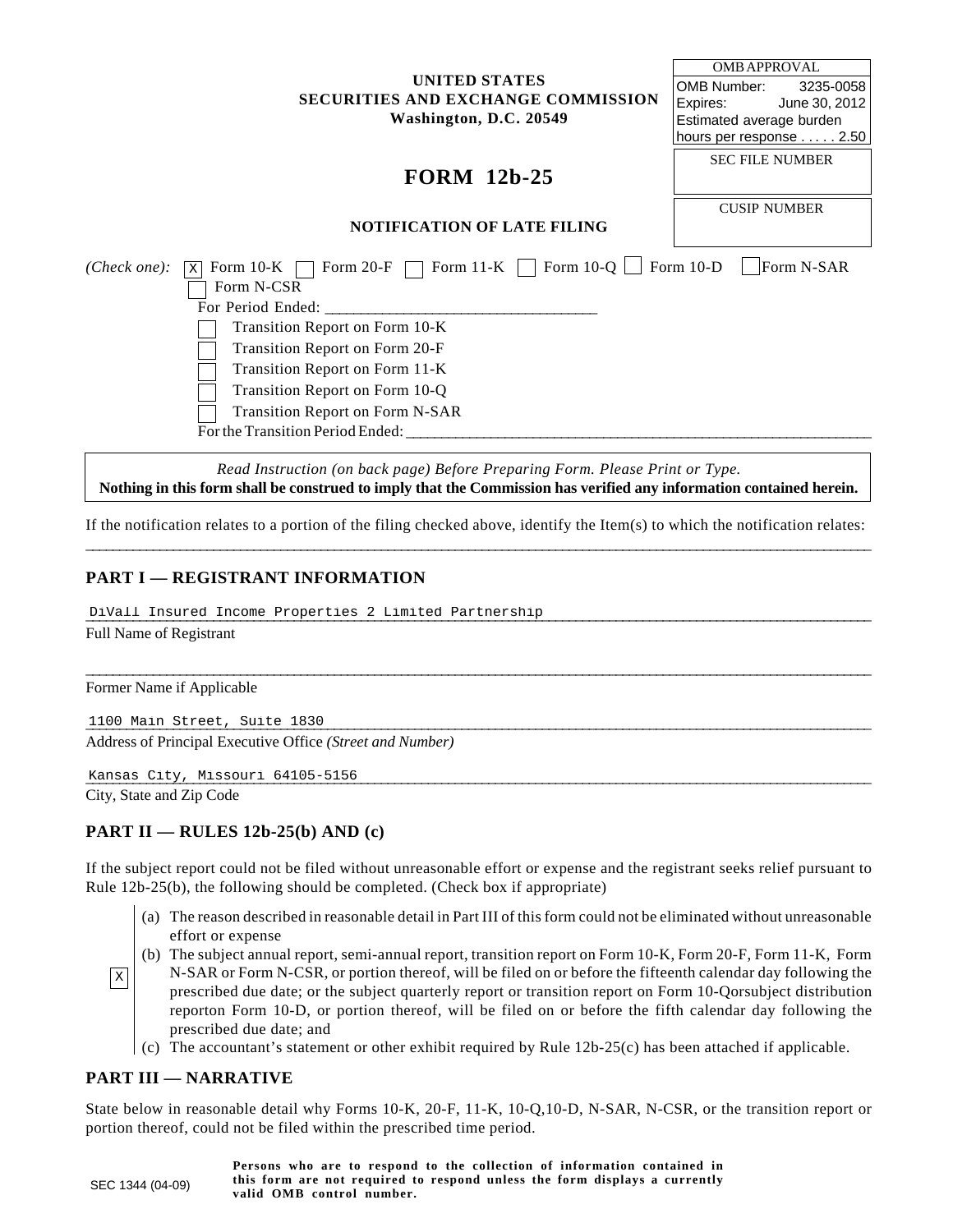#### (Attach extra Sheets if Needed) **PART IV — OTHER INFORMATION**

(1) Name and telephone number of person to contact in regard to this notification

| Bruce A.<br>Provo | -                     | -7444               |  |
|-------------------|-----------------------|---------------------|--|
| lame<br>          | Area $Code^{\dagger}$ | (Telenhone Number). |  |

- (2) Have all other periodic reports required under Section 13 or 15(d) of the Securities Exchange Act of 1934 or Section 30 of the Investment Company Act of 1940 during the preceding 12 months or for such shorter period that the registrant was required to file such report(s) been filed ? If answer is no, identify report(s). Yes  $\boxed{\mathbf{x}}$  No Bruce A. Provo  $\overline{AB16}$   $\overline{AB16}$   $\overline{AB16}$   $\overline{AB16}$   $\overline{AB16}$   $\overline{AB177444}$ <br>(Name)  $\overline{AB16}$   $\overline{AB16}$   $\overline{AB16}$   $\overline{AB16}$   $\overline{AB16}$   $\overline{AB16}$   $\overline{AB12}$  (Telephone Nun<br>periodic reports required under Secti
- (3) Is it anticipated that any significant change in results of operations from the corresponding period for the last fiscal year will be reflected by the earnings statements to be included in the subject report or portion thereof ?

 $Yes \nightharpoonup No \nightharpoonup X$ 

If so, attach an explanation of the anticipated change, both narratively and quantitatively, and, if appropriate, state the reasons why a reasonable estimate of the results cannot be made. No  $\Sigma$ <br>aable estimate of the results cannot be made.<br>Divall Insured Income Properties 2 Limited Partnership

\_\_\_\_\_\_\_\_\_\_\_\_\_\_\_\_\_\_\_\_\_\_\_\_\_\_\_\_\_\_\_\_\_\_\_\_\_\_\_\_\_\_\_\_\_\_\_\_\_\_\_\_\_\_\_\_\_\_\_\_\_\_\_\_\_\_\_\_\_\_\_\_\_\_\_\_\_\_\_\_\_\_\_\_\_\_\_\_\_\_\_\_\_\_\_\_\_\_\_\_\_\_\_\_\_\_\_\_\_

DiVall Insured Income Properties 2 Limited Partnership (Name of Registrant as Specified in Charter)

has caused this notification to be signed on its behalf by the undersigned hereunto duly authorized.

Date \_\_\_\_\_\_\_\_\_\_\_\_\_\_\_\_\_\_\_\_\_\_\_\_\_\_\_\_\_\_\_\_\_\_\_\_\_\_\_\_\_\_ By \_\_\_\_\_\_\_\_\_\_\_\_\_\_\_\_\_\_\_\_\_\_\_\_\_\_\_\_\_\_\_\_\_\_\_\_\_\_\_\_\_\_ March 30, 2012 /s/ Bruce A. Provo

INSTRUCTION: The form may be signed by an executive officer of the registrant or by any other duly authorized representative. The name and title of the person signing the form shall be typed or printed beneath the signature. If the statement is signed on behalf of the registrant by an authorized representative (other than an executive officer), evidence of the representative's authority to sign on behalf of the registrant shall be filed with the form.

## **ATTENTION**

#### **Intentional misstatements or omissions of fact constitute Federal Criminal Violations (See 18 U.S.C. 1001).**

#### **GENERAL INSTRUCTIONS**

- 1. This form is required by Rule 12b-25 (17 CFR 240.12b-25) of the General Rules and Regulations under the Securities Exchange Act of 1934.
- 2. One signed original and four conformed copies of this form and amendments thereto must be completed and filed with the Securities and Exchange Commission, Washington, D.C. 20549, in accordance with Rule 0-3 of the General Rules and Regulations under the Act. The information contained in or filed with the form will be made a matter of public record in the Commission files.
- 3. A manually signed copy of the form and amendments thereto shall be filed with each national securities exchange on which any class of securities of the registrant is registered.
- 4. Amendments to the notifications must also be filed on Form 12b-25 but need not restate information that has been correctly furnished. The form shall be clearly identified as an amended notification.
- 5. *Electronic Filers:* This form shall not be used by electronic filers unable to timely file a report solely due to electronic difficulties. Filers unable to submit reports within the time period prescribed due to difficulties in electronic filing should comply with either Rule 201 or Rule 202 of Regulation S-T (§232.201 or §232.202 of this chapter) or apply for an adjustment in filing date pursuant to Rule 13(b) of Regulation S-T (§232.13(b) of this chapter).
- 6. Interactive data submissions*.* This form shall not be used by electronic filers with respect to the submission or posting of an Interactive Data File (§232.11 of this chapter). Electronic filers unable to submit or post an Interactive Data File within the time period prescribed should comply with either Rule 201 or 202 of Regulation S-T (§232.201 and §232.202 of this chapter).